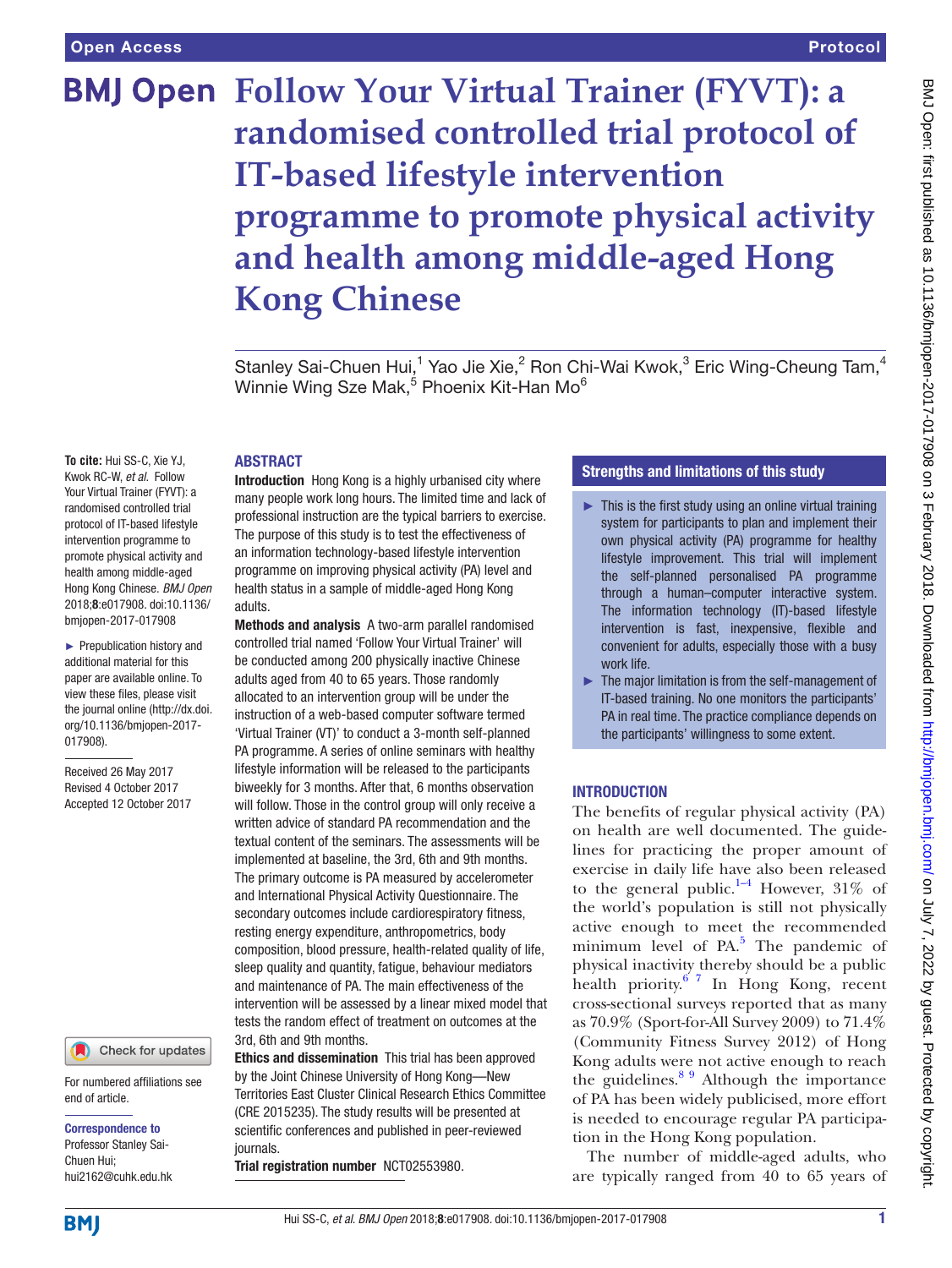age,<sup>10</sup> increased dramatically in Hong Kong in recent years. The 2013 population statistics by the Census and Statistics Department of the Hong Kong Government reported that due to the baby boom in the 1950s and 1960s and an influx of young immigrants during the 1970 and 1980s, the number of people whose ages range from 45 to 64 years significantly increased in the recent 10 years. The proportion almost jumped by 10% from 2001  $(22.0\%)$  to 2012  $(31.4\%)$ .<sup>11</sup> Many health problems may occur when the middle-aged adults step into older age. The increasing healthcare cost and aggravating disease burden are serious challenges to an ageing society.

Hong Kong is a highly urbanised city where many people work long hours daily and over the week, especially these middle-aged adults. The limited time and lack of professional exercise instruction are always barriers to their participation in PA. They may be too busy to seek professional advice on how to exercise. Although it is common that exercisers seek personal advice and instruction from personal trainers, the lack of channels and time become excuses for non-exercisers to continue their sedentary lifestyle. The question is then asked as to how feasible PA recommendation and constant reminding and encouragement can be easily accessible at any time and at anywhere. With the advances in information technology (IT), the knowledge of PA can be rapidly disseminated through the internet.<sup>[12 13](#page-7-6)</sup> The role of 'personal trainer' can also be replaced by a computer program in which guidelines and instructions for PA can be programmed into interactive software and disseminated to users via the World Wide Web. The electronic format of PA guidelines, exercise reminders, motivators, as well as immediate feedback and evaluation can be easily provided through IT. Once users obtain instant feedback on their progress and know their health and fitness improvement, their motivation and willingness to keep participating in PA would be strengthened. Based on these ideas and understanding, we developed a web-based computer software named 'Virtual Trainer (VT)' [\(www.vt.hk](www.vt.hk)), with several cartoon characters of trainers designed to help the users to implement their personal PA training plans. We then designed a lifestyle intervention programme named 'Follow Your Virtual Trainer (FYVT)' according to the VT system, with the purpose of improving PA level and health status for middle-aged Hong Kong adults.

#### Aims and hypotheses

The aim of this study is to evaluate the effectiveness of an IT-based lifestyle intervention programme on improving the PA level and health status in a sample of middleaged Hong Kong Chinese adults. The specific objectives include:

- 1. To determine the effectiveness of the FYVT programme for increasing PA participation and PA level in Chinese adults.
- 2. To determine the health benefits of PA promotion by FYVT on cardiorespiratory fitness, resting energy expenditure (REE), body composition, blood pressure,

health-related quality of life (HR-QoL), sleep quantity and quality and fatigue.

- 3. To examine the role of behaviour mediators in predicting behaviour changes during FYVT programme and their associations with outcomes.
- 4. To evaluate the maintenance of PA for 6months during FYVT programme.

Specifically, the following hypotheses will be tested:

- 1. Chinese middle-aged adults who participate in the lifestyle intervention group will have a greater increase in PA than participants in the control group at the end of the 3-month intervention.
- 2. The participants in the intervention group will also have a higher PA level than those in the control group at the end of 6-month follow-up.
- 3. The participants in the intervention group will have a better health status than those in the control group in terms of cardiorespiratory fitness, REE, body composition, blood pressure, HR-QoL, sleep quantity and quality and fatigue at the end of the 3-month intervention and 6-month follow-up.
- 4. At least 60% of the participants in the intervention group will keep using online VT system to design their personal exercise plans in the 6-month follow-up period.

### **METHODS**

#### Study design

A two-arm parallel individual level randomised controlled trial is designed according to the SPIRIT (Standard Protocol Items: Recommendations for Interventional Trials) statement.<sup>14</sup> Participants will be randomly allocated into IT-based intervention group or control group to carry out a 3-month intensive programme, with additional 6 months follow-up, to see the effects of the intervention on improving PA and health status.

#### **Participants**

The target study population will be sedentary Chinese adults who use computers and mobile apps frequently. The inclusion criteria include:

- 1. aged 40–65 years;
- 2. able to understand Cantonese and read Chinese;
- 3. self-reported inactivity (no habitual exercise experience for at least 6 months);
- 4. the baseline REE is less than 1.05 kcal·min−1 for men and 0.85 kcal·min−1 for women;
- 5. reachable over telephone;
- 6. has basic computer skills;
- 7. has a smartphone and always surfs internet (at least four times per week) and
- 8. will not leave Hong Kong for a long time (longer than 2 months) during the study period. The exclusion criteria are:
- 1. self-reported history of cardiovascular and pulmonary diseases, neurological disorder, musculoskeletal disorder and osteoarthritis;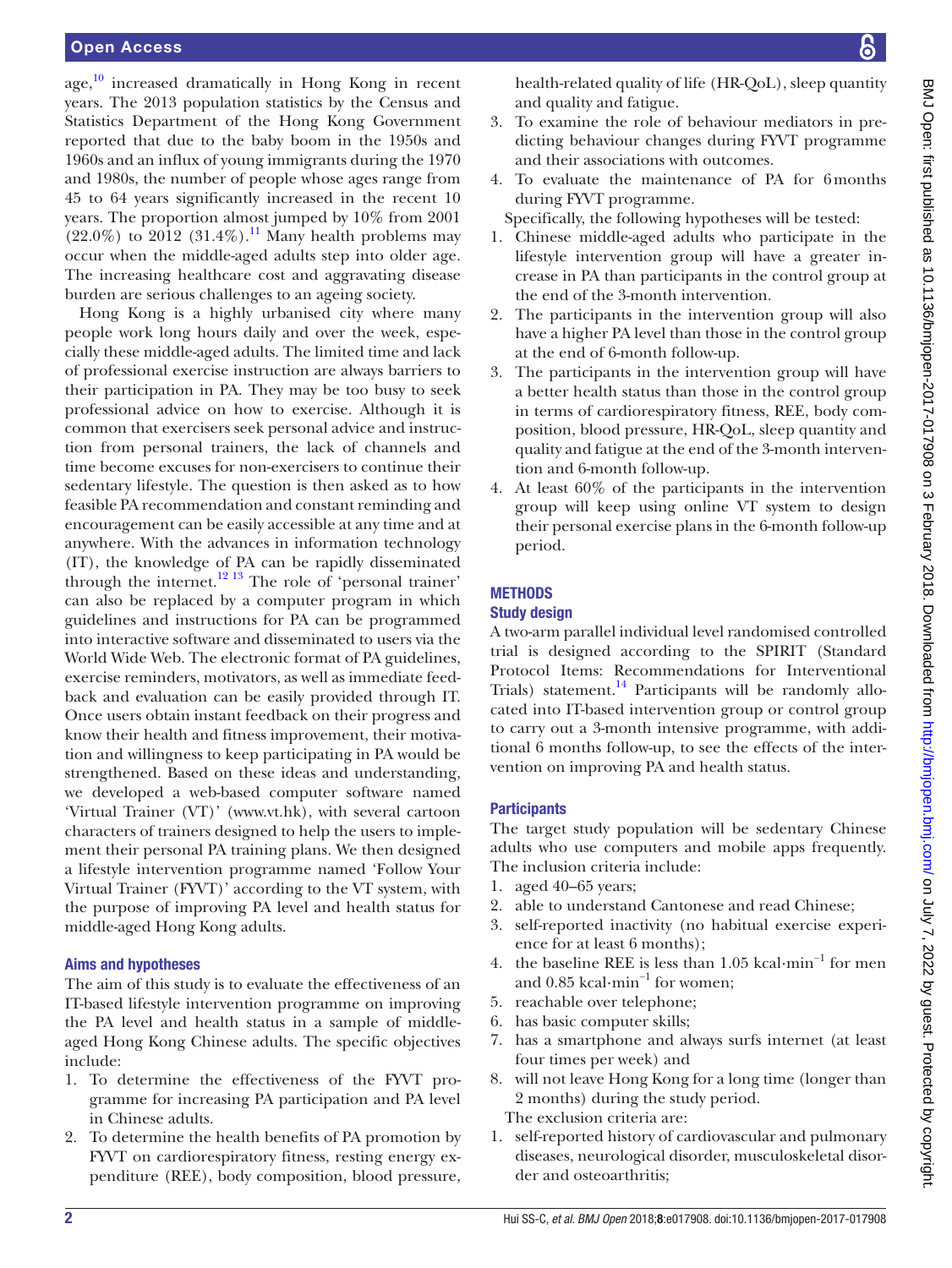- 2. receiving medically prescribed diet or PA intervention;
- 3. blood pressure ≥160/100 mm Hg;
- 4. using of medication that may influence exercise performance;
- 5. for women, currently pregnant or plan to become pregnant in the next 1year, and those receiving hormonal therapy.

We will collaborate with local non-governmental organisations in the health and family service fields to recruit participants via advertisements in flyers, surface mails and bulletin boards. The interested subjects are required to fill out an assessment form for preliminary screening eligibility before baseline measurement. The form includes demographics, medical history, exercise habits, exercise eligibility (assessed by modified items from Physical Activity Readiness Questionnaire<sup>15</sup>) and other personal information. The preliminary eligible subjects will be further invited to take the REE test and blood pressure measurement. Those that fulfil our study requirements and provide the signed informed consent forms are qualified as eligible participants.

#### Sample size and power analysis

From the behavioural risk factor survey conducted by the Department of Health of Hong Kong SAR in  $2014<sup>16</sup>$  $2014<sup>16</sup>$  $2014<sup>16</sup>$  only 37.4% of Hong Kong adults (aged 18–64 years) reached the PA level by WHO recommendations.<sup>[17](#page-8-3)</sup> Based on this proportion, a sample size of 87 is needed in each group to detect a 15% between-group difference (OR 1.83) in the proportion of participants reporting the PA that meets WHO recommendations after a 3-month intervention (control group rate 40%, intervention group rate 55%, power=80%,  $\alpha$ =5%; with a two repeated measurements design). This sample size also has 85% power to detect a difference of 15% in the proportion of participants reporting an increase in the high level of PA (control group rate 25%, intervention group rate 40%, power=80%, α=5%). The proportion of high level of PA estimated in the calculation is also drawn from the government survey.<sup>18</sup> With the consideration of 10% dropout, the final sample size is determined as 100 for each group  $(87+87\times10\% = 96 \approx 100)$ .

#### Randomisation, concealment and blinding

The randomisation will be done on the individual level after baseline assessment. Eligible participants will be randomly assigned to lifestyle intervention group or control group with the allocation ratio of 1:1. To ensure allocation concealment, an independent statistician who is not involved in recruitment and baseline assessment will conduct the randomisation by computer-generated allocation sequence. Another researcher will be responsible for arranging the participants to undertake their corresponding treatments; they will not be told which group is the 'true' intervention group, and in both groups they will receive some 'treatments'.

# Intervention

## Theoretical model for behaviour change

The theory of planned behaviour<sup>19 20</sup> is adopted as the theoretical basis for the behavioural intervention in the FYVY programme. According to this theory model, three types of considerations guide the human behaviours: behavioural beliefs, normative beliefs and control beliefs. The first type is belief in the likely consequences of the behaviour, the second type is beliefs about the normative expectations of others and the third one is those beliefs on the factors that may facilitate or hinder the performance of the behaviour.<sup>19 21</sup> These considerations emphasise the importance of an individual's intention to regulate their own PA and healthy lifestyle by cultivating a positive attitude and believing it to be within their own control. $^{22}$  $^{22}$  $^{22}$ Several measures associated with this model are obtained as a matter of course in the study, including fatigue, sleep quality, quality of life and behaviour mediators.

#### The VT system

The 'VT' (<www.vt.hk>), an interactive web-based computer software with the integration of the telecommunication instrument (mobile phone messages and apps), was developed by our research team in 2006 (first version). It had undergone a major modification in 2010 (second version) and is under reconstruction for an enhanced version at present (third version). The VT system provides professional guidelines as well as multilevel electronic motivators for improving PA participation. It likes a traditional personal trainer, but no real physical form of trainer or instructor is needed, which implies a 'VT'. We have designed 16 cartoon characters of the trainer. Users may select any one of them as their personal trainer, and they will have their own personalised web page that simulates an exercise training room [\(figure](#page-3-0) 1).

The VT system can provide preliminary online health screening and health-related fitness assessments (Health-fitness Evaluation Module). Then, suggestions of exercise prescriptions will be automatically generated by the VT system (Prescription Module). Moreover, to cater for individual preferences on exercise type, frequency and intensity within the context of personalised exercise prescriptions, the VT system will adopt an interactive approach to retrieve preferences from the users by a series of questions (Scheduler). The system will automatically arrange the preferences of the users, such as date and time of exercise, type and intensity of exercise, etc, into a scheduler programme. The scheduler programme will keep tracking the progress of the actual implementation of the users' exercise. Then feedback about the progress, recommendations for changes, reinforcements and other incentive messages will be generated by VT (Progress Evaluation Module). Each recommended exercise programme will usually last for 2–4 months, then users will be asked to perform the online health-fitness evaluation again in order to assess their improvement in personal health and fitness. The VT system also includes the frequent and daily dissemination of short messages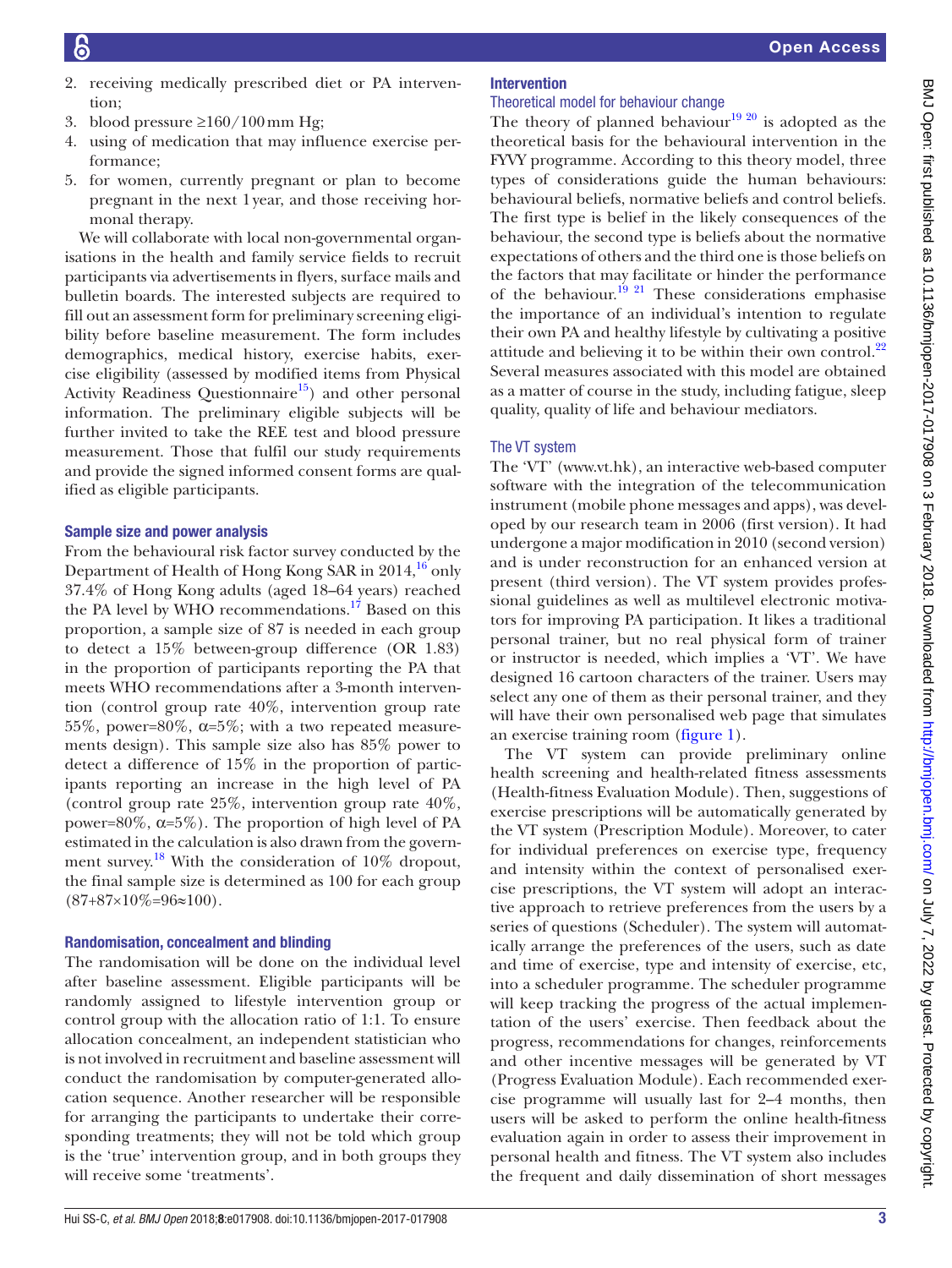

Figure 1 Screenshots of two Virtual Trainer 'rooms'.

<span id="page-3-0"></span>to participants via email and short message service (SMS) to their mobile phone. These messages include reminder messages for exercise, incentive messages, positive reinforcement messages, as well as helpful tips on exercise and diet. We are now developing the third version of the VT system to allow accurate PA tracking with the integration of automatic detection and transmission of heart rate and pedometer. All this information will be updated in time through newly designed mobile Apps and transferred to an online system.

#### Intervention procedures

Participants in the intervention group will receive 3 months of intensive intervention and 6 months follow-up observation. A briefing session will be conducted at first to introduce the conception of the FYVT programme, the usage of online VT system, the common types of moderate and vigorous PA, the standard duration and frequency of exercise during the intervention, the measurement indicators and other related issues to the participants. After this session, participants are required to design their own 3-month PA plan through a VT system; the basic requirement is no less than two times a week, accumulated through at least 150min/week of moderate PA or 75min/week of

vigorous PA. During these 3 months, six online seminars will be released to the participants in turn and biweekly; the private web-link of these seminars will be sent to their email box and mobile phone. We develop these psychological theme-based seminars that collaborate with a clinical psychologist as well as public health and exercise experts to help the participants to tackle lifestyle risk factors. The contents include introductions of what healthy lifestyles are and how to live healthier, the professional advice on how the appropriate physical activities are beneficial for health, how to integrate appropriate physical activities into daily life, and the strategies for improving exercise compliance and maintenance. The seminar topics include: (1) eating a healthy diet; (2) keeping your weight, waist and blood pressure in check; (3) stopping smoking and cutting back on alcohol consumption; (4) positive psychology on self-management; (5) knowing your physical fitness and (6) more exercise, better life.

Participants randomised to the control group will only receive a written advice of WHO recommendation of PA at baseline and receive the text version of six seminars via email, under the same intervals as the intervention group.

#### **Outcomes**

The primary outcome is PA and the secondary outcomes are cardiorespiratory fitness, REE, anthropometrics, body composition, blood pressure, HR-QoL, sleep quality and quantity, fatigue and maintenance of PA. The role of behaviour mediators draw from the theory of planned behaviour will also be examined.

#### Primary outcomes

PA will be measured through two ways:

- 1. Accelerometer (Actigraph GT3X, Florida, USA) for objective PA measurement. The accelerometer can measure the frequency, duration and intensity of PA. It records movement on the vertical and horizontal axis and allows classification of sedentary, light, moderate and vigorous activity levels.<sup>23</sup> Participants are told to wear the monitor on their right hip by an elastic belt during their waking hours for 7 consecutive days, except when swimming or showering. Sleep time will be recorded on a log sheet. During their wearing time, daily SMS messages will be sent to them to remind them of compliance in wearing. The data contain a minimum of 10hours/day wear time and 5 of the 7 days are included for analysis. Non-wear time was defined as 60 consecutive zeros (intervals of at least 60min).
- 2. International Physical Activity Questionnaire (IPAQ) for subjective PA measurement. The Chinese short form version of IPAQ $^{24}$  $^{24}$  $^{24}$  is used for participants to report their PA during the last 7 days, across all domains of transportation, work, household tasks and leisure time. The duration (in minutes) and frequency (days) of walking, moderate-intensity and vigorous-intensity activity are recorded. The total metabolic equivalents (METs) by the total minutes per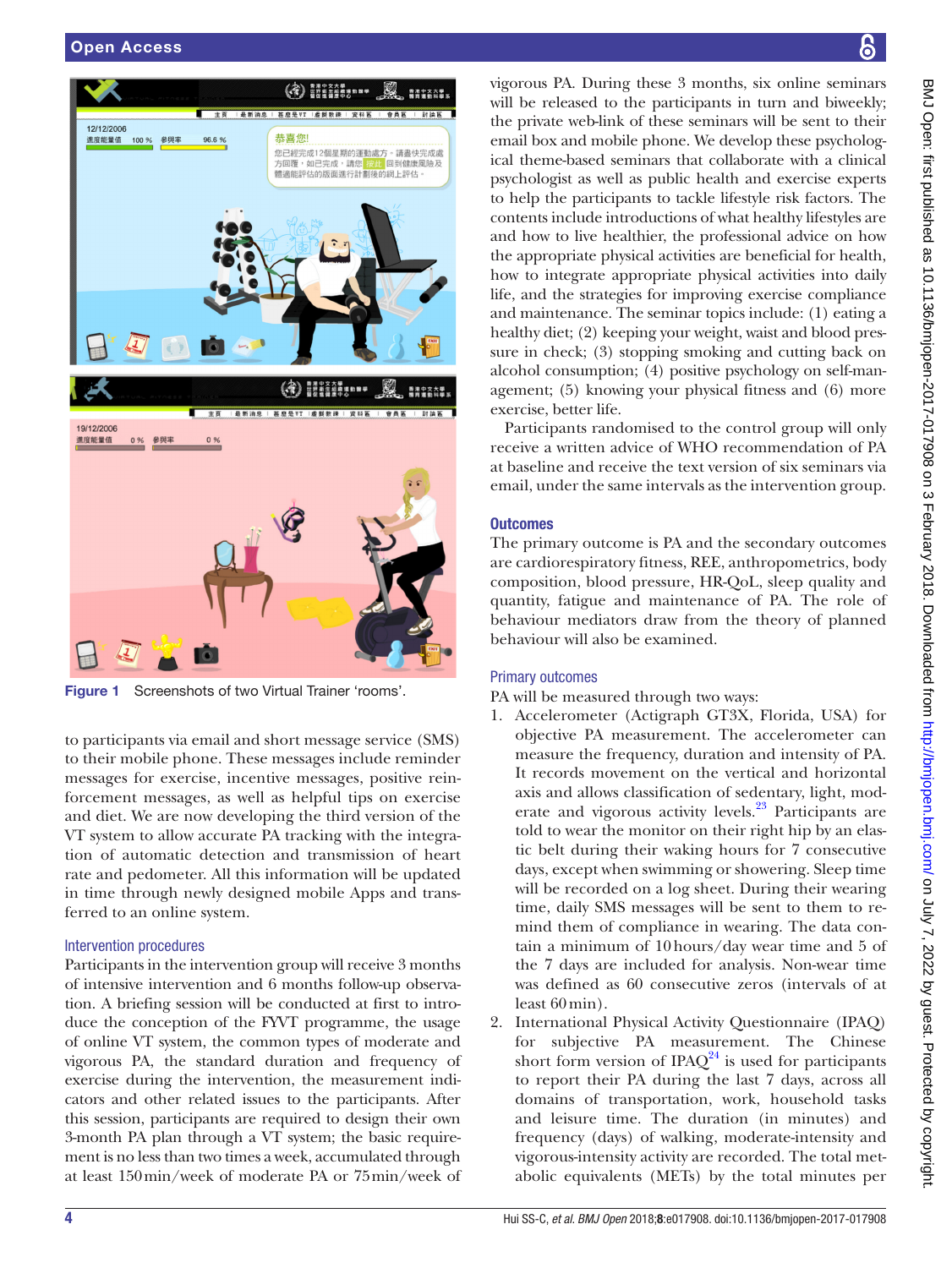week of each activity are calculated, resulting in a PA estimation in MET-minutes/week, together with the evaluation for duration and frequency of activities, and three levels of PA (low, moderate and high) can be classified.<sup>[24](#page-8-8)</sup>

#### Secondary outcomes *Cardiorespiratory fitness*

The maximal oxygen intake  $(\rm VO_{2}$  max in mL·min<sup>-1</sup>·kg<sup>-1</sup>) is used as an indicator of cardiorespiratory fitness in our study.  $\rm VO_{2}$  max refers to the greatest amount of oxygen that an individual can take in from the inspired air during intense or maximal exercise. $^{25}$  It is considered the best measure of cardiovascular fitness and aerobic endurance. $^{26}$  $^{26}$  $^{26}$  The VO<sub>2</sub> max will be measured using a symptom limited maximal treadmill exercise test in a sports performance laboratory. Under a strict exercise protocol, participants begin the test wearing masks to direct the air into a portable metabolic analyser (Cosmed K4b2, Rome, Italy); oxygen intake is computed each minute as the test proceeds towards the maximal effort. The highest level of oxygen consumed is recorded subsequently.

#### *Resting energy expenditure*

The measurement of REE includes resting oxygen consumption (VO<sub>2</sub> in mL·min<sup>-1</sup>·kg<sup>-1</sup>), kilocalorie expenditure (kcal in kcal·min−1) and resting heart rate. These will also be measured by the metabolic analyser (Cosmed K4b2). Participants are asked to wear the analyser and lie on a bed for 20min, the temperature and humidity of the laboratory will be adjusted to a comfortable situation.  $\mathrm{VO}_2$  and kilocalorie expenditure are measured breath-by-breath, and the lowest continuous 10min of metabolic values are recorded. The heart rate is measured after 20min rest.

#### Anthropometrics and body composition

The measurements include weight, height, waist circumference, hip circumference, percentage of body fat and body mass. A trained research assistant will conduct all the measurement bases on the standard protocol. $27$  All measures will be conducted two times and the mean value of two measurements is calculated. The anthropometrics are measured to the nearest 0.1 kg or cm where appropriate. Body mass index (BMI) is calculated as weight divided by the square of height  $(BMI = kg/m^2)$ . Obesity is defined as BMI  $\geq$ 25 kg/m<sup>2</sup> according to WHO standard for Asian populations.<sup>[28](#page-8-12)</sup> A bioelectrical impedance anal $ysis<sup>29</sup>$  (Tanita, BC 581, Tokyo, Japan) will be used to test body fat percentage. Fat mass and lean mass are calculated subsequently.

#### *Blood pressure*

Blood pressure will be measured through mercury sphygmomanometer by a clinical professional staff under the guideline of standard protocol.<sup>30</sup> After at least 5min sitting, measurement is taken on the right arm of the participant; an appropriately sized cuff is used. Every participant will be measured two times, and the mean of the two measurements is computed.

#### *Health-related quality of life*

A Chinese  $(HK)$  version<sup>31</sup> of the Medical Outcomes Study 36-item Short Form Health Survey (SF-36) is used for HR-QoL assessment. The SF-36 is a widely used instrument to assess HR-QoL in eight dimensions $32$ <sup>33</sup>: physical functioning, role physical, bodily pain, role emotional, social functioning, mental health (MH), vitality (VT) and general health perception. Two summary scores, namely, the physical health summary (PHS) and mental health summary (MHS), can be calculated from the eight dimension scores. It is an overall assessment of the quality of life in terms of physical and MH status. The PCS and MCS have been identified as valid and equivalent in the Chinese population in Hong Kong.[34](#page-8-17)

#### Sleep quality and quantity

Sleep quality will be measured by the Chinese version of the Pittsburgh Sleep Quality Index (PSQI).<sup>35</sup> The 19-item PSQI assesses seven dimensions of sleep quality over the past month: sleep latency and duration, subjective sleep quality, sleep disturbances, habitual sleep efficiency, use of sleep medication and daytime dysfunction. Score 0–3 is used for each dimension, and a cumulative score  $(0-21)$  can be calculated by adding the seven dimensions' scores. Higher scores indicate poorer sleep quality.[36](#page-8-19) Sleep quantity will be measured by a 7-day daily sleep  $\log$ <sup>[35](#page-8-18)</sup> Participants are asked to record their sleep status for 7 consecutive days when they wake up in the mornings. The sleep log collects information on time to go to bed, sleep-onset latency, waking time in the morning and frequency of awakenings by the corresponding four questions: (1) I went to bed at \_\_\_\_ (clock time) yesterday evening; (2) I fell asleep in \_\_\_\_ (minutes) yesterday evening; (3) I got out of bed at \_\_\_\_ (clock time) this morning and (4) I woke up during the night  $\frac{1}{\sqrt{2}}$  times.<sup>[35](#page-8-18)</sup> The total sleep time can thus be calculated as the interval time (minutes) between going to bed and waking up in the morning minus the time spent in falling asleep.

#### **Fatique**

The Numeric Rating Scale-fatigue $37$  is used to evaluate fatigue level. It is a scale with numbers from 0 to 10 for participants' self-rating. The score ranges from 0 to 10, in which 0 presents no fatigue at all and 10 presents the highest experience of fatigue. A higher score indicates that heavier fatigue is experienced.

#### Maintenance of PA

To examine the maintenance of PA after the cessation of the 3-month intensive programme, a self-administered questionnaire that includes IPAQ will be given to the participants at 6 and 9 months during the follow-up period. We will determine the maintenance mainly in two aspects: (1) what percentage of the participants in the intervention group keeps using online VT system to design their personal exercise plans for at least 1 month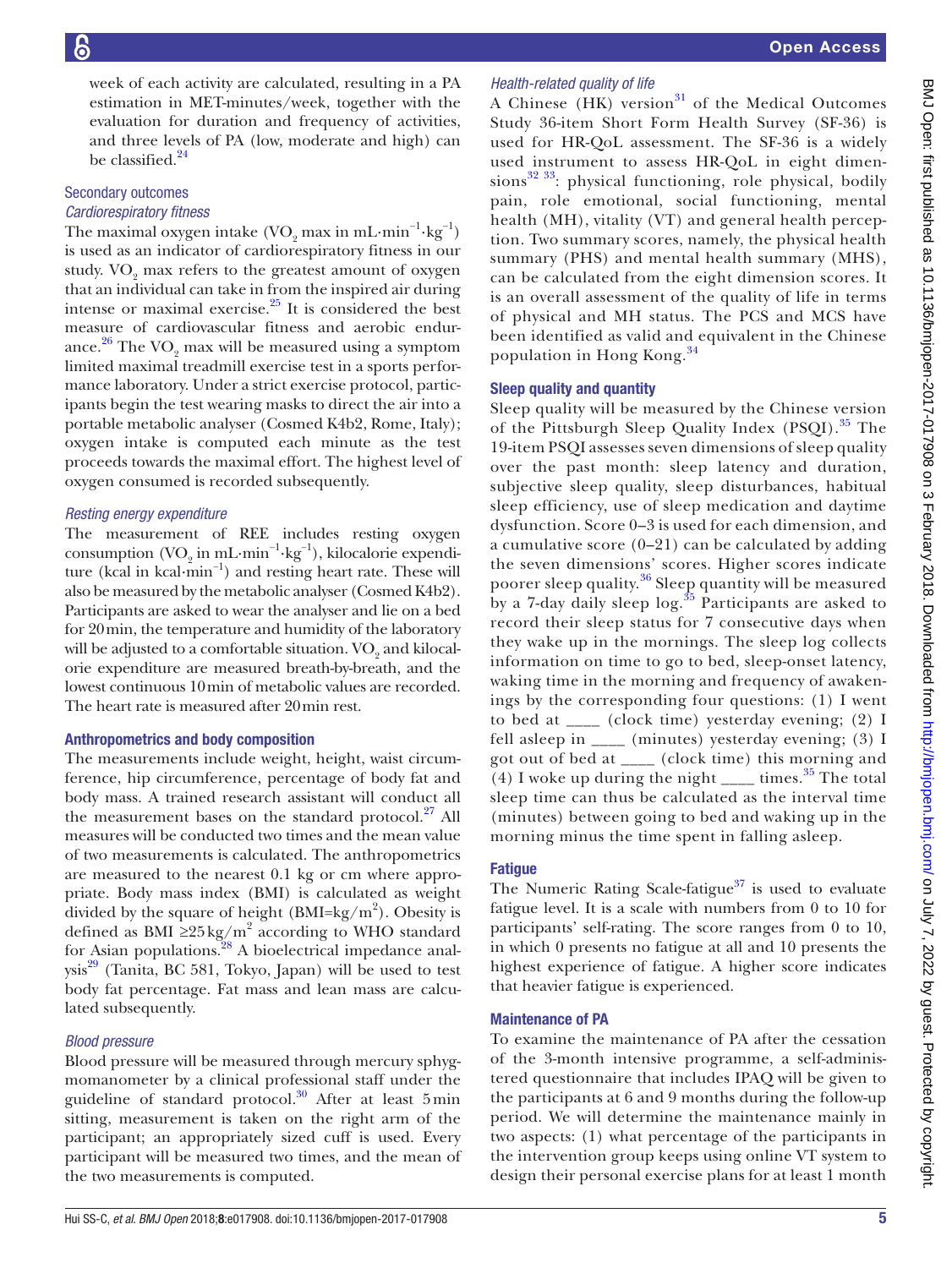in the 6-month follow-up period and (2) in what percentage of the 24 weeks in the 6-month follow-up period are the participants in the two groups regularly active at a moderate intensity?

#### *Behaviour mediators*

The possible behaviour mediators will be examined by a self-designed questionnaire (online [supplementary](https://dx.doi.org/10.1136/bmjopen-2017-017908) [appendix](https://dx.doi.org/10.1136/bmjopen-2017-017908) I) that is based on Ajzen's guideline for developing a Theory of Planned Behaviour Questionnaire.<sup>21</sup> We will structure these mediator variables according to attitude, subjective norms and perceived behavioural control, to understand their intention towards active participation in physical activities. A seven-point scale is used for each item in the questionnaire. A Higher score indicates the higher influence of the mediator on behaviour change.

#### Procedure of assessment and follow-up

After screening for eligibility, the eligible participants are required to take the baseline measurement. Since the accelerometer needs 7 days wear time, we ask the participants to wear the monitor for 7 days first, and then come to our laboratory again for other baseline measures. Randomisation is taken subsequently. [Figure](#page-5-0) 2 demonstrates the

overview of protocol procedure. The follow-up assessments will be conducted at the end of the 3rd, 6th and 9th month after the trial begins. The research assistant will regularly monitor the progress of PA of each participant through the VT system. If there is a delay or missing of PA training during the intervention period, he will send reminders to the corresponding participants through the VT system and help them to catch up on the progress. An event report sheet will be used to record the adverse events by the research assistant every 2weeks. [Table](#page-6-0) 1 shows the schedule of each outcome measurement. Participants are required to wear an accelerometer 7 days prior to answering the IPAQ, to ensure the time interval of PA measured by the accelerometer is in accordance with that measured by the IPAQ (recall last 7 days' PA).

#### Statistical analysis

Double data entry will be adopted. Multiple imputations will be used for the missing data. Data will be analysed both by the intention-to-treat (ITT) principle (include participants who have valid baseline assessments, regardless of whether they drop out later) and by the completed case analysis (only those who participate in



<span id="page-5-0"></span>Figure 2 Procedure of screening eligibility, assessment and follow-up. FYVT, Follow Your Virtual Trainer.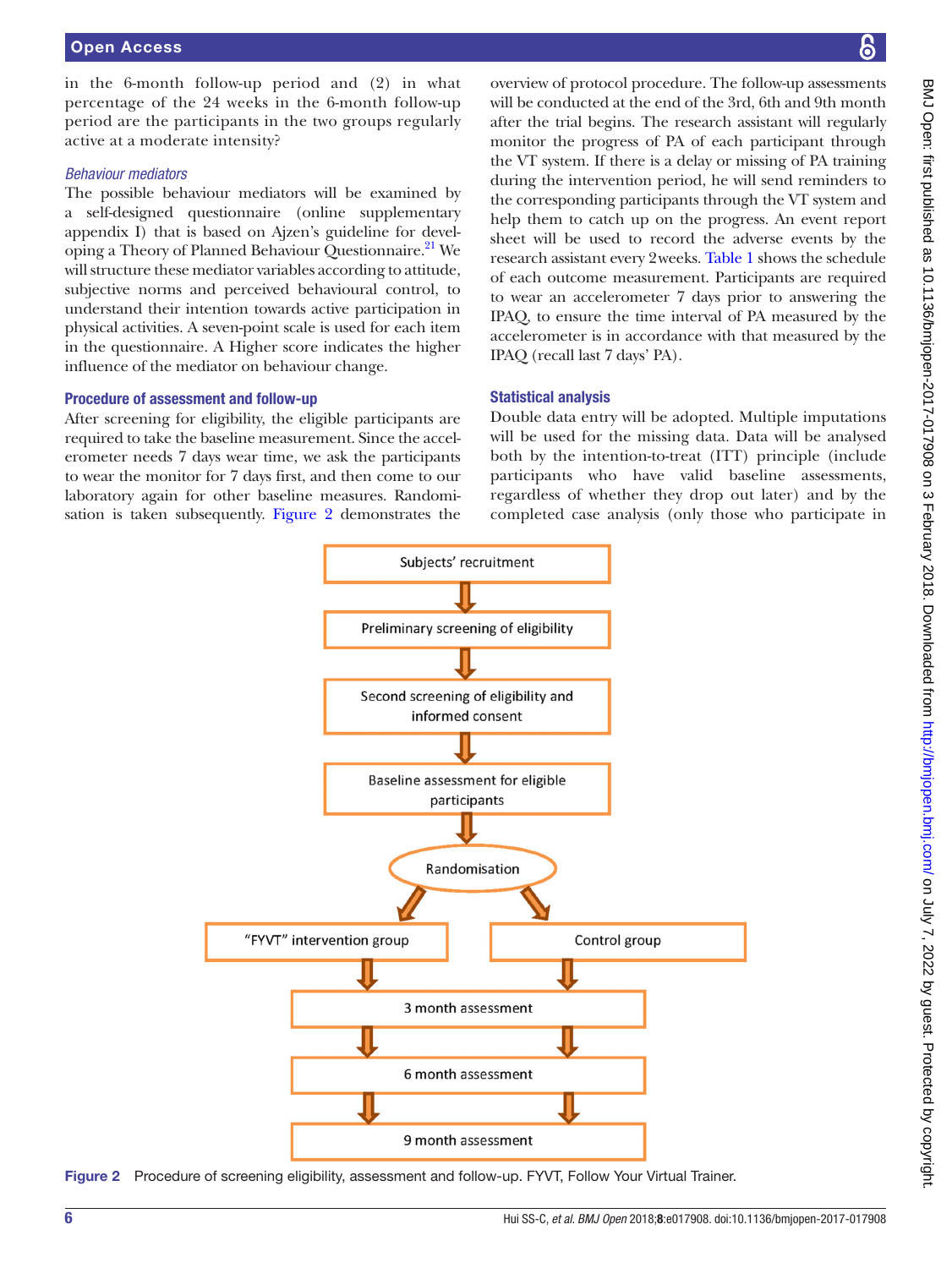<span id="page-6-0"></span>

| Procedures of recruitment screening and outcome measurements<br>Table 1 |                                 |                 |         |              |              |
|-------------------------------------------------------------------------|---------------------------------|-----------------|---------|--------------|--------------|
| <b>Measures</b>                                                         | <b>Recruitment</b><br>screening | <b>Baseline</b> | Month 3 | Month 6      | Month 9      |
| Demographics                                                            | ✓                               |                 |         |              |              |
| Medical history                                                         | ✓                               |                 |         |              |              |
| <b>Exercise habits</b>                                                  | ✓                               |                 |         |              |              |
| Exercise eligibility (Physical Activity Readiness Questionnaire)        | ✓                               |                 |         |              |              |
| Physical activity, measured by accelerometer                            |                                 |                 | J       |              |              |
| Physical activity, measured by IPAQ                                     |                                 |                 | ✓       | ✓            | ✓            |
| Cardiorespiratory fitness                                               |                                 |                 | ✓       |              |              |
| Resting energy expenditure                                              | J                               |                 |         |              |              |
| Anthropometrics                                                         |                                 |                 | J       | $\checkmark$ | J            |
| Body fat percentage                                                     |                                 |                 | ✓       |              |              |
| Body mass                                                               |                                 | ✓               | J       |              |              |
| Blood pressure                                                          | ✓                               |                 | ✓       | ✓            | ✓            |
| <b>SF-36</b>                                                            |                                 | ✓               | ✓       | ✓            | ✓            |
| Sleep quality and quantity                                              |                                 | ✓               | ✓       | ✓            | $\checkmark$ |
| Fatigue                                                                 |                                 | ✓               | ✓       | ✓            | J            |
| Behaviour mediators                                                     |                                 | ✓               | ✓       | ✓            |              |
| Maintenance of physical activity                                        |                                 |                 |         | ✓            |              |

IPAQ, international physical activity questionnaire; SF-36, 36-item short form health survey.

the programme for the full period are involved). If the results from two analytical approaches are similar and the dropout rate is less than 10% in two groups, ITT results will be adopted. One-way analysis of variance and Pearson  $\chi^2$  test are used to compare baseline differences between two groups for continuous variables (age, METs,  $\rm VO_{2}$  max, REE, anthropometrics and body composition, blood pressure, HR-QoL, sleep quality and quantity, fatigue and behaviour mediators) and categorical variables (PA level, obesity and categorical demographic variables), respectively. The effectiveness of the intervention will be assessed by the linear mixed model, which tests the random effect of treatment on outcomes at the 3rd, 6th and 9th months when measured as mean, as well as tests the trend of changes by taking four measurement time points (baseline, 3rd, 6th, 9th months) as a random effect in the model. Logistical regression will be used and OR is calculated to examine the effect of the intervention on categorical variables. The associations between behaviour mediators and changes in outcomes will be examined by multiple linear regression analysis.

#### Ethics and dissemination

All participants shall provide written informed consent (online [supplementary appendix](https://dx.doi.org/10.1136/bmjopen-2017-017908) II) to the investigators before the baseline assessment. All the data are confidential and only used for research purpose. Only the researchers who get the permission from the principal investigator have the right to access to the data. The trial

was registered at<http://www.clinicaltrials.gov>with identification no. NCT02553980.

We will disseminate the study results by peer-reviewed publications and conference presentations according to the CONSORT statement recommendations.

#### **DISCUSSION**

Middle-aged adults often show visible signs of ageing such as loss of skin elasticity and greying of the hair. The reduction in aerobic performance and decrease in maximal heart rate also occur as a sign of ageing. Strength and flexibility also decrease throughout middle age. Many health problems may occur when the middle-aged adults step into older age. As the age composition of the worldwide population is altering as median ages rise with an increase in the number of elders,<sup>[38](#page-8-22)</sup> the increase of disease burden and extra heavy cost for healthcare is becoming a big challenge to modern societies.<sup>39</sup> Thus, keeping an optimal health status and effectively preventing diseases in middle age are critical for healthy ageing and health policy-making in an ageing society to help the ageing population to maintain positive social engagement and productivity, resulting in a sustained sense of well-being and an extended period of good health for most elderly.

Most people agree that PA is good for health but need constant reminding and encouragement. For the Hong Kong middle-aged adults, the busy work schedule and heavy burden of everyday life make them have less leisure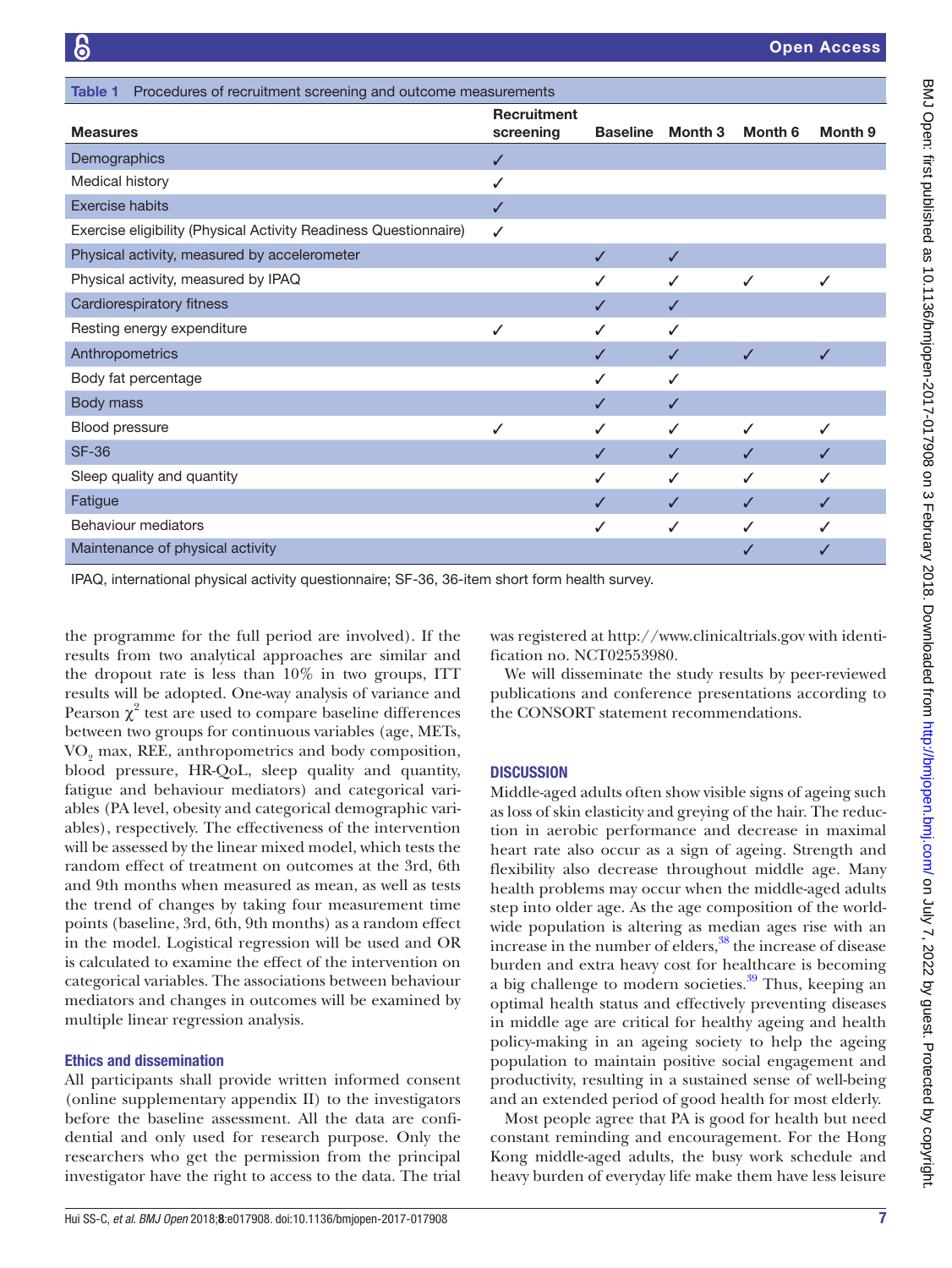time to devote to exercise. To tackle these concerns, the FYVT programme will improve the PA engagement among middle-aged adults and constantly remind them of the need and benefits of PA as well as provide professional advice on exercise prescription and healthy lifestyle. The services provided by the FYVT programme has no time and venue limitations, which greatly enhances the efficiency of dissemination.

The VT system provides knowledge, skills and online demonstration on how to perform PA effectively; it also includes online health-fitness assessment and diet analysis. The VT system enables users to plan and design their individualised PA programme and fit it into a personalised scheduler; then the system will automatically send a reminder message and PA implementation to the users through smartphone apps and email. This is how telecommunication and the internet come into play. The cost is relatively low. This module enables users to plan their own PA programme, which is a typical example of employing the theory of planned behaviour.<sup>19 20</sup>

Although there are many advantages of using an online human–computer interactive system to conduct a lifestyle intervention, our study also has inevitable limitations. Since it is a self-managed virtual training programme, no one monitors the participants' PA in real time. It is a challenge to quality control, which may depend on the participants' willingness of compliance to some extent. Also, the frequency, duration and intensity of PA may be varied among participants in the intervention group. But our major concern is to see whether the IT-based online system can inspire the individuals' interests in PA and improve their positive behaviour. If the effectiveness of this approach is affirmative, this virtual training model can be widely used and benefit more people. Thus, we suggest that the rigour dosage of intervention is not a major problem as long as the participants achieve the basic intensity of PA required in the study. Another limitation is that there might be measurement bias of some self-reporting outcomes, such as fatigue and sleep quality. But we do not think it will overturn the study results because the self-reporting biases are random in both groups.

In summary, it would be an inexpensive, convenient, fast and sustainable approach for adults, especially those with a busy work life, to use an online virtual training system to plan and implement their own PA programme and comply with a healthy lifestyle. If the intervention proves to be effective, it will provide a scientific rationale for the implementation of the self-planned personalised PA programme through a human–computer interactive system.

#### Author affiliations

<sup>1</sup>Department of Sports Science and Physical Education, The Chinese University of Hong Kong, Shatin, Hong Kong, China

<sup>2</sup>School of Nursing, The Hong Kong Polytechnic University, Kowloon, Hong Kong, China

<sup>3</sup>Department of Information Systems, City University of Hong Kong, Kowloon, Hong Kong, China

4 Department of Health Technology and Informatics, The Hong Kong Polytechnic University, Kowloon, Hong Kong, China

5 Department of Psychology, The Chinese University of Hong Kong, Shatin, Hong Kong, China

<sup>6</sup>The Jockey Club School of Public Health and Primary Care, The Chinese University of Hong Kong, Shatin, Hong Kong, China

Contributors Study concept and design: SS-CH, YJX, RC-WK; Obtained funding: SS-CH, WWSM, PK-HM, YJX; Administrative, technical or material support: SS-CH, EW-CT, WWSM, PK-HM; Drafting of the manuscript: YJX, SS-CH; Critical revision of the manuscript: YJX, SS-CH. All authors read and approved the final manuscript.

Funding This study was supported by the Knowledge Transfer Project Fund from The Chinese University of Hong Kong (KPF14ICF14).

Competing interests None declared.

Patient consent Obtained.

Ethics approval The Joint Chinese University of Hong Kong–New Territories East Cluster Clinical Research Ethics Committee.

Provenance and peer review Not commissioned; externally peer reviewed.

Open Access This is an Open Access article distributed in accordance with the Creative Commons Attribution Non Commercial (CC BY-NC 4.0) license, which permits others to distribute, remix, adapt, build upon this work non-commercially, and license their derivative works on different terms, provided the original work is properly cited and the use is non-commercial. See: [http://creativecommons.org/](http://creativecommons.org/licenses/by-nc/4.0/) [licenses/by-nc/4.0/](http://creativecommons.org/licenses/by-nc/4.0/)

© Article author(s) (or their employer(s) unless otherwise stated in the text of the article) 2018. All rights reserved. No commercial use is permitted unless otherwise expressly granted.

#### **REFERENCES**

- <span id="page-7-0"></span>1. Department of Health and Human Services. *Physical activity and health: a report of the surgeon genereal*. Collingdale, Pennsylvania: DIANE Publishing, 1996.
- 2. Physical Activity Guidelines Advisory Committee. *Physical activity guidelines advisory committee report, 2008*. . Washington, DC: US Department of Health and Human Services, 2008:2008. A1–H14.
- 3. Shiroma EJ, Lee IM. Physical activity and cardiovascular health: lessons learned from epidemiological studies across age, gender, and race/ethnicity. *[Circulation](http://dx.doi.org/10.1161/CIRCULATIONAHA.109.914721)* 2010;122:743–52.
- 4. Haskell WL, Lee IM, Pate RR, *et al*. Physical activity and public health: updated recommendation for adults from the American College of Sports Medicine and the American Heart Association. *[Med Sci Sports Exerc](http://dx.doi.org/10.1249/mss.0b013e3180616b27)* 2007;39:1423–34.
- <span id="page-7-1"></span>5. Hallal PC, Andersen LB, Bull FC, *et al*. Global physical activity levels: surveillance progress, pitfalls, and prospects. *[Lancet](http://dx.doi.org/10.1016/S0140-6736(12)60646-1)* 2012;380:247–57.
- <span id="page-7-2"></span>6. Kohl HW, Craig CL, Lambert EV, *et al*. The pandemic of physical inactivity: global action for public health. *[Lancet](http://dx.doi.org/10.1016/S0140-6736(12)60898-8)* 2012;380:294–305.
- 7. Lee IM, Shiroma EJ, Lobelo F, *et al*. Effect of physical inactivity on major non-communicable diseases worldwide: an analysis of burden of disease and life expectancy. *[Lancet](http://dx.doi.org/10.1016/S0140-6736(12)61031-9)* 2012;380:219–29.
- <span id="page-7-3"></span>8. Leisure and Cultural Services Department H. *A Report for the Consultancy Study on Sport for All -Participation Patterns of Hong Kong People in Physical Activities*. Hong Kong: Leisure and Cultural Services Department, HKSAR and the Department of Sports Science and Physical Education, The Chinese University of Hong Kong, 2009.
- 9. Leisure and Cultural Services Department H. *A report for the consultancy study on physical fitness test for the community 2011*. Hong Kong: Leisure and Cultural Services Department, HKSAR, and the Department of Sports Science and Physical Education, The Chinese University of Hong Kong, 2012.
- <span id="page-7-4"></span>10. Shephard RJ. *Aging, physical activity, and health*. Champaign, Illinois: Human Kinetics Publishers, 1997.
- <span id="page-7-5"></span>11. Social Statistics Branch, Census and Statistics Department, HKSAR. Women and men in Hong Kong: key statistics. 2013. [https://www.](https://www.censtatd.gov.hk/hkstat/sub/sp180.jsp?productCode=B1130303 2013) [censtatd.gov.hk/hkstat/sub/sp180.jsp?productCode=B1130303](https://www.censtatd.gov.hk/hkstat/sub/sp180.jsp?productCode=B1130303 2013)  [2013](https://www.censtatd.gov.hk/hkstat/sub/sp180.jsp?productCode=B1130303 2013)
- <span id="page-7-6"></span>12. Vandelanotte C, Spathonis KM, Eakin EG, *et al*. Website-delivered physical activity interventions a review of the literature. *[Am J Prev](http://dx.doi.org/10.1016/j.amepre.2007.02.041)  [Med](http://dx.doi.org/10.1016/j.amepre.2007.02.041)* 2007;33:54–64.
- 13. Christakis NA, Fowler JH. *Connected: the surprising power of our social networks and how they shape our lives*. New York: Hachette Digital, Inc., 2009.